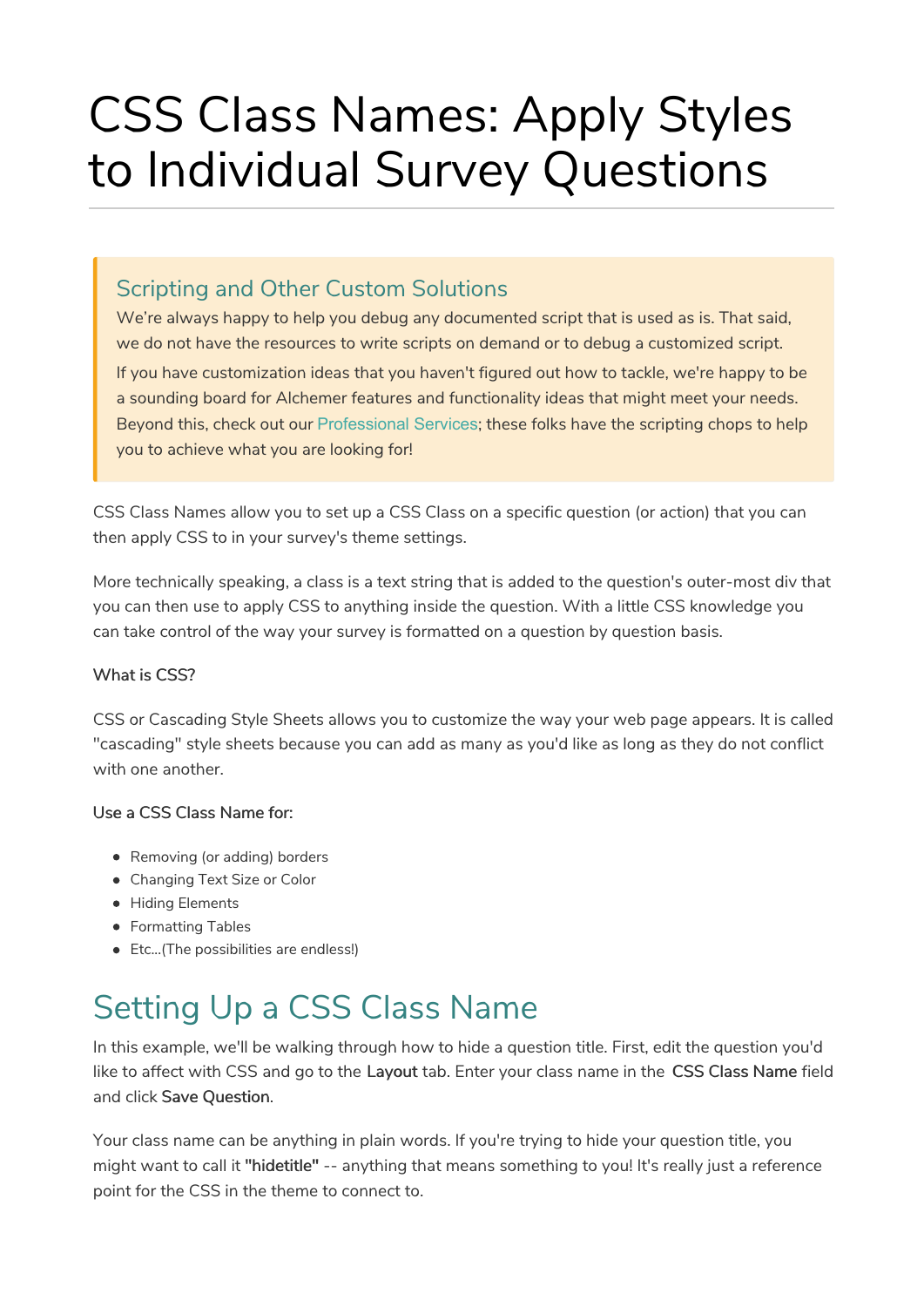| <b>CSS Class Name:</b> |  |  |
|------------------------|--|--|
| hidetitle              |  |  |
|                        |  |  |

You can have multiple hooks in one question, separated by a space. So if you have two hooks, "hide" and "another hook" you'd have:



We also have some pre-built CSS hooks available for you to use.

## Adding Your CSS Code

Go to the Style tab and scroll to the bottom of the survey preview and click to access to HTML/CSS Editor. Enter the CSS code you wish to apply in the field on the Custom CSS tab. Start off your CSS with your CSS class name; replace xxx with whatever class name you created.

.xxx

In this instance it would be the following:

.hidetitle

From there, you can add the CSS you wish to apply. For this example, we're going to be hiding the question title, so we'll need to add a selector (in this case this will be the div class for question title), and declaration (to learn more, please visit: http://www.w3schools.com/css/css\_syntax.asp)

.sg-question-title {display:none;}

When finished, it will look like this:

.hidetitle .sg-question-title {display:none;}

After you've added your CSS, click Save. Preview your survey and your question title should now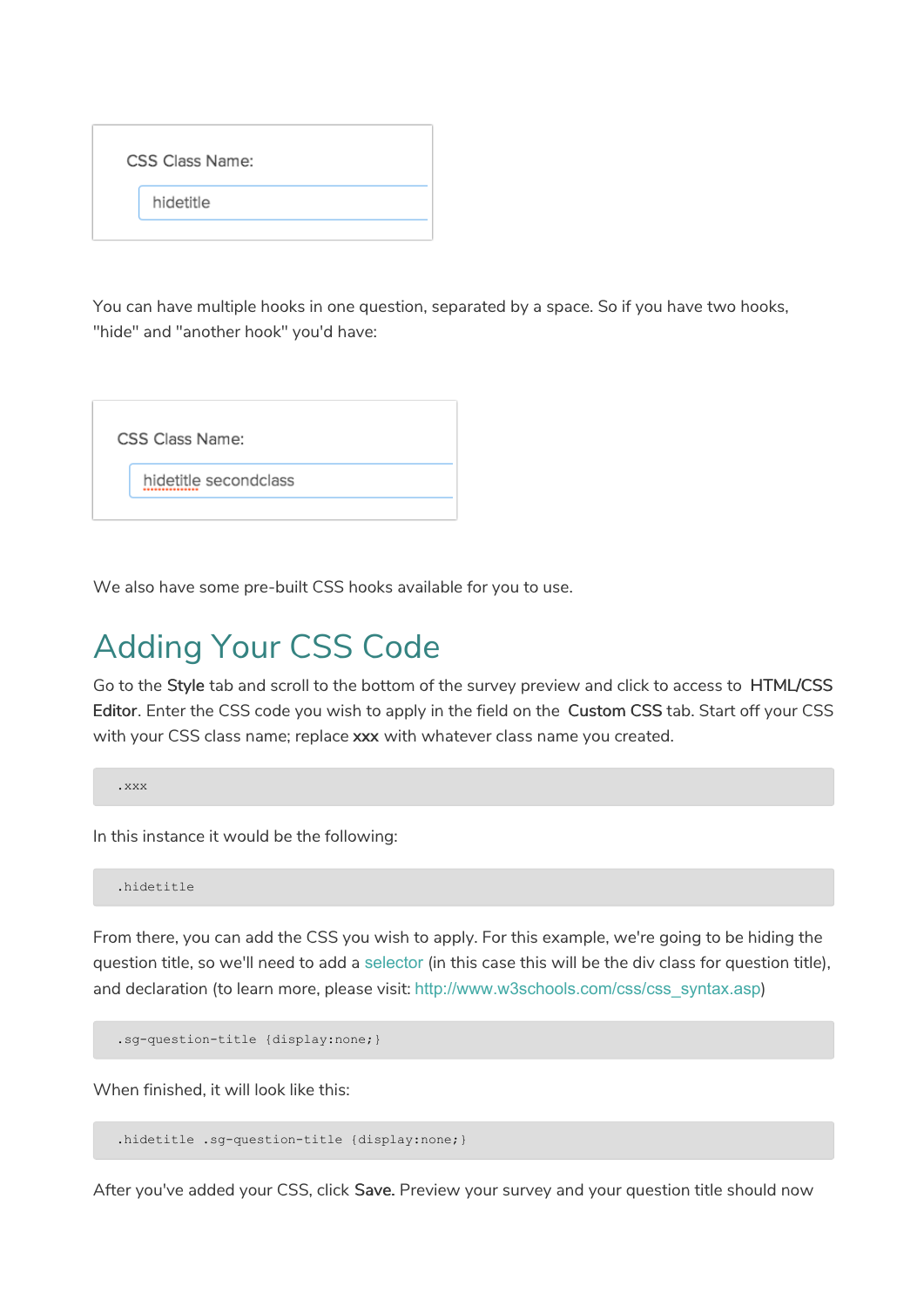be hidden.

#### CSS Syntax

If you're adding multiple CSS styles, be sure to end each value with a semi colon and separate your property and value with a colon.

For example:

```
.selector {
   property:value;
   property:value;
   property:value;
}
```
### How To Find the CSS Selector

If you work with CSS a lot, you most likely have a web developer tool installed to find these selectors. We recommend using either FireBug (Firefox) or WebDevelopers (for Chrome or Firefox).

Using one of these tools, you can find the selector by previewing your survey. Next, right click the element you want to find the selector for (in this example, the Question Title), and select Inspect Element.



The div class should automatically highlight. This is how you determine what element you'll need to use as your selector. In this instance it is sg-question-title. Always make sure when creating your selector to only use a period '.' for class and a pound sign '#' for ids.